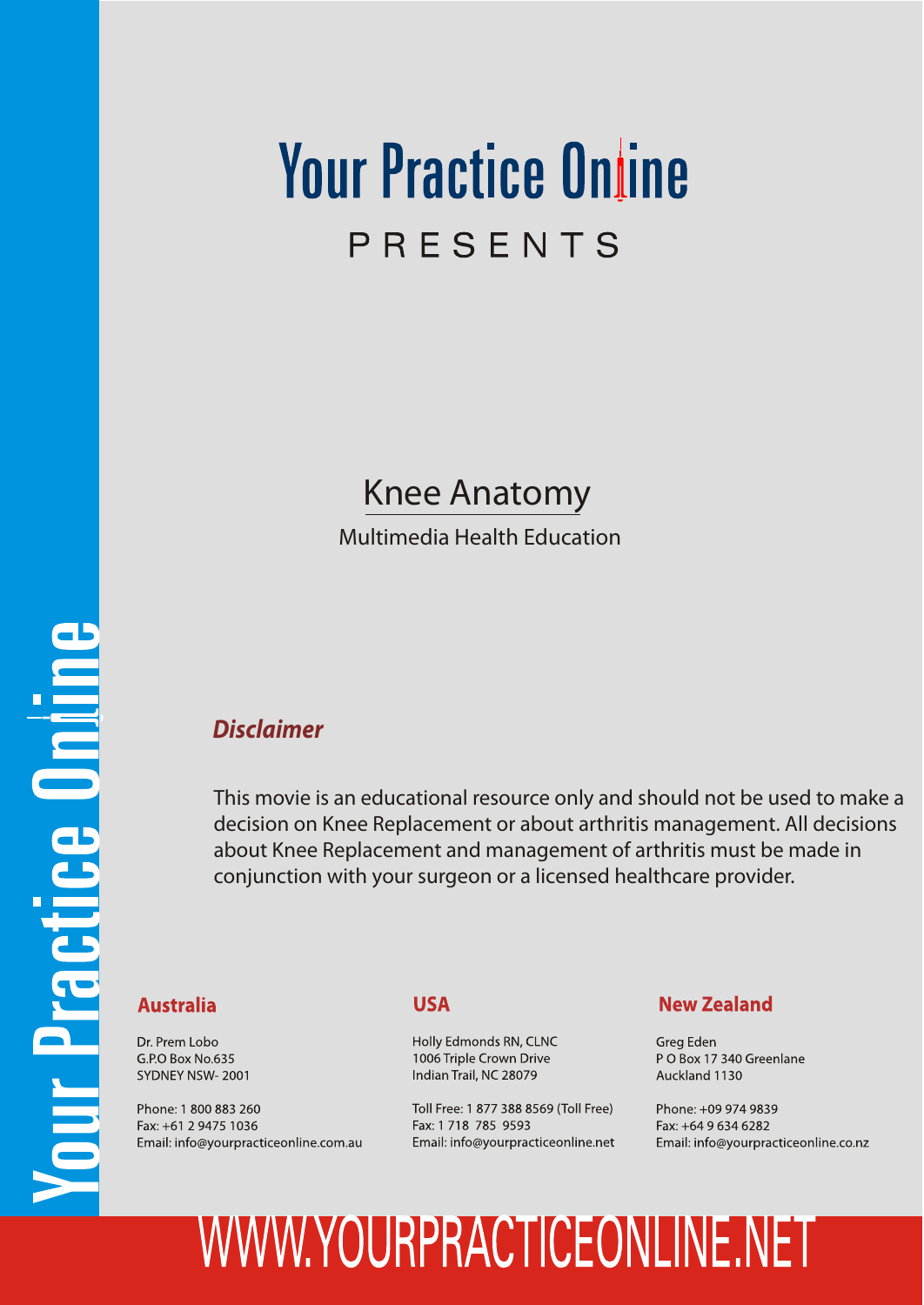## MULTIMEDIA HEALTH EDUCATION MANUAL

TABLE OF CONTENTS

| <b>SECTION</b>         | <b>CONTENT</b> |
|------------------------|----------------|
|                        |                |
|                        |                |
| 1. Skeletal Anatomy    |                |
|                        |                |
| 2. Soft Tissue Anatomy |                |
|                        |                |
| <b>3. Biomechanics</b> |                |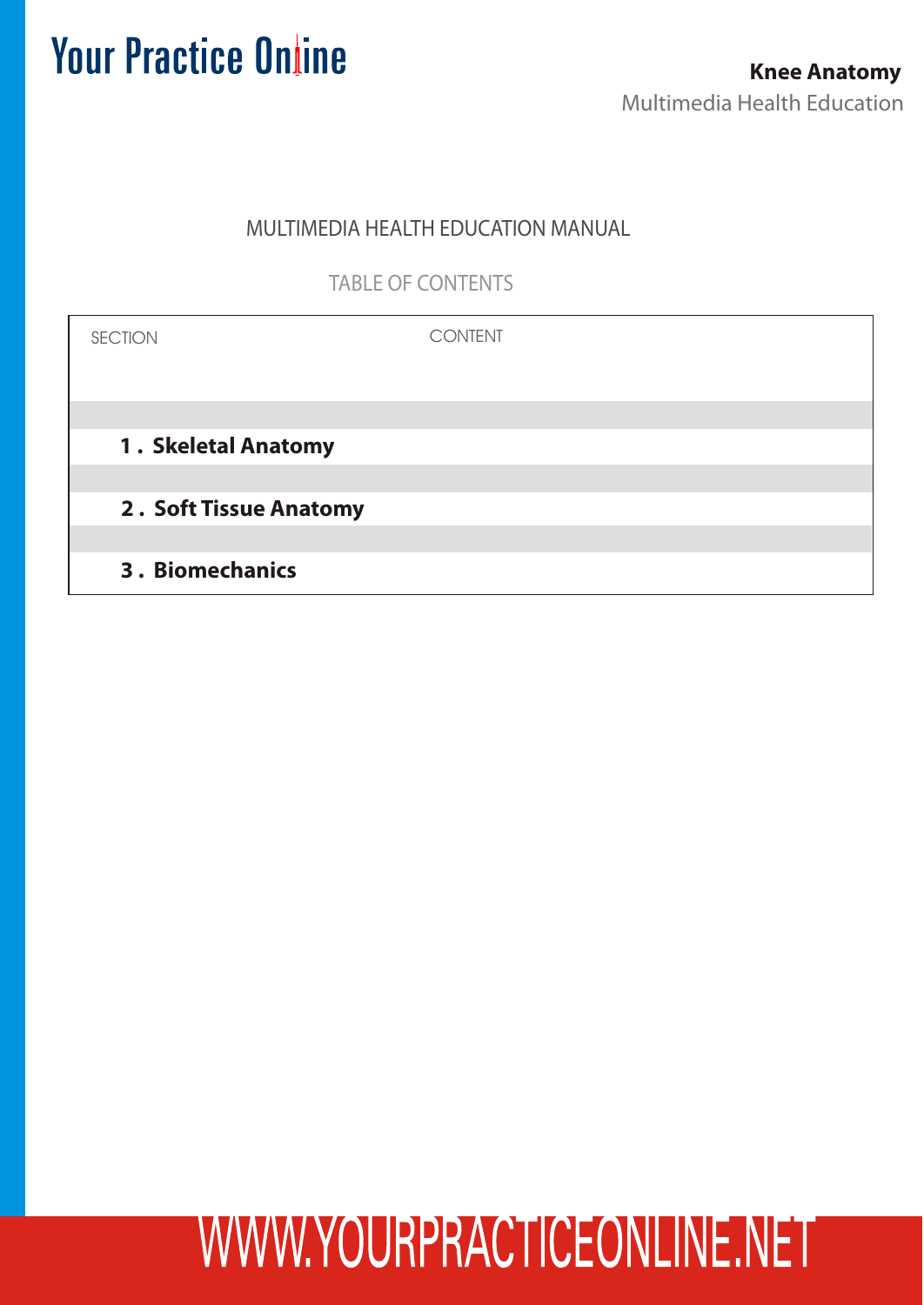## INTRODUCTION

The information in this presentation has been intended to help consumers understand the structure and function of anatomical components and take charge of Orthopaedic health. The animated surgeries and procedures should help you understand Joint replacement procedures and help you to make a decision.

Also, it explains the risks, complications and provides guidelines for living with surgeries, conditions and procedures.

# **Shirt** Practice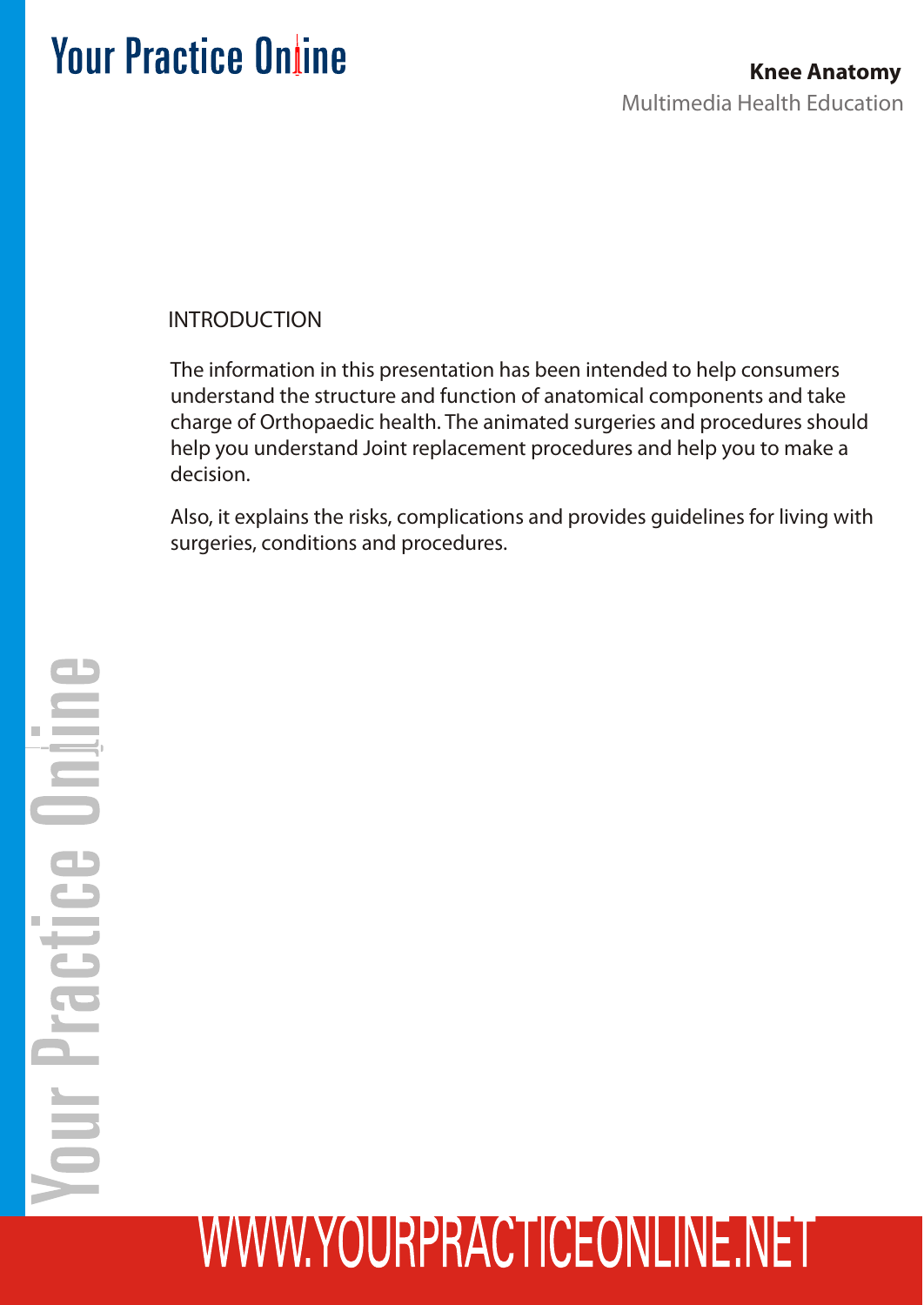## **Knee Anatomy**

Multimedia Health Education

**Unit 1: Skeletal Anatomy**

## Introduction

The knee joint, which appears like a simple hinge-joint, is one of the most complex joint. It consists of the femur (thighbone), tibia (shinbone) and patella (kneecap).

The knee is a synovial joint, which means it is lined by synovium. The synovium produces fluid lubricating and nourishing the inside of the joint.

Articular cartilage is the smooth surfaces at the end of the femur and tibia. It is the damage to this surface, which causes arthritis.

## Skeletal Anatomy

#### Femur

The femur (thighbone) is the largest and the strongest bone in the body. It is the weight-bearing bone of the thigh. It provides attachment to most of the muscles of the knee.

*(Refer fig.1)*

## **Condyle**

The two femoral condyles make up for the rounded end of femur. Its smooth articular surface allows the femur to move easily over the tibial (shinbone) meniscus.

*(Refer fig.2)*

## Tibia

The tibia (shinbone) the second largest bone in the body is the weight bearing bone of the leg. The menisci incompletely cover the superior surface of the tibia where it articulates with the femur. The menisci act as shock absorbers, protecting the articular surface of the tibia as well as assisting in rotation of the knee.

*(Refer fig. 3)*

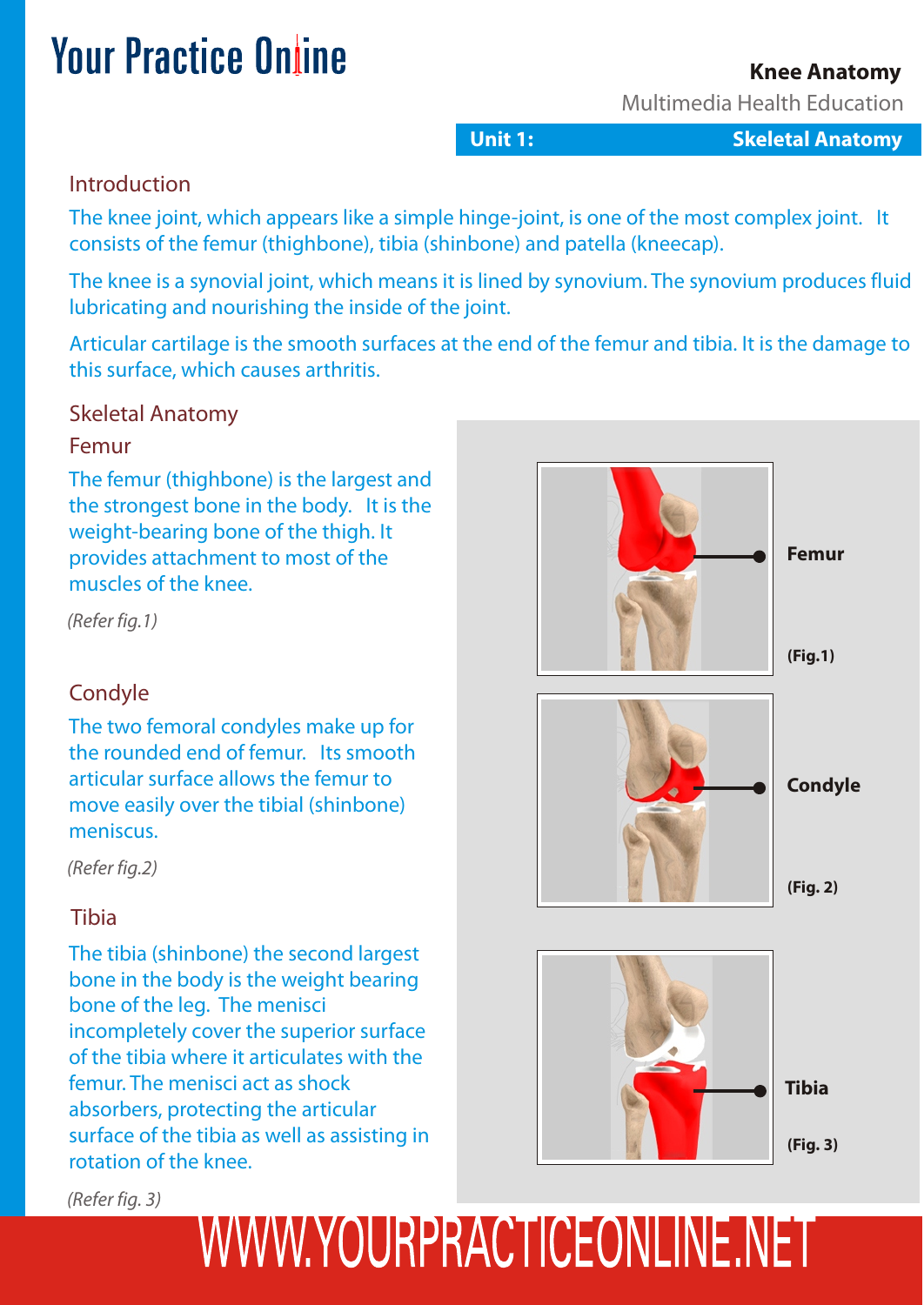## **Knee Anatomy**

Multimedia Health Education

## Fibula

The fibula, although not a weight bearing bone, provides attachment sites for the Lateral Collateral Ligaments (LCL) and the biceps femoris tendon. The articulation of tibia and fibula, also allows a slight degree of movement, providing an element of flexibility in response to the actions of muscles attaching to the fibula.

*(Refer fig. 4)*

## Patella

The Patella (kneecap), attached to the quadriceps tendon above and the patellar ligament below, rests against the anterior articular surface of the lower end of the femur and protects the knee joint.

The patella acts as a fulcrum for the quadriceps by holding the quadriceps tendon off the lower end of the femur.

*(Refer fig. 5)*

#### Menisci

The medial and the lateral meniscus are thin C-shaped layers of fibrocartilage, incompletely covering the surface of the tibia where it articulates with the femur. The majority of the meniscus has no blood supply and for that reason, when damaged the meniscus is unable to undergo the normal healing process that occurs in the rest of the body.

*(Refer fig. 6)*



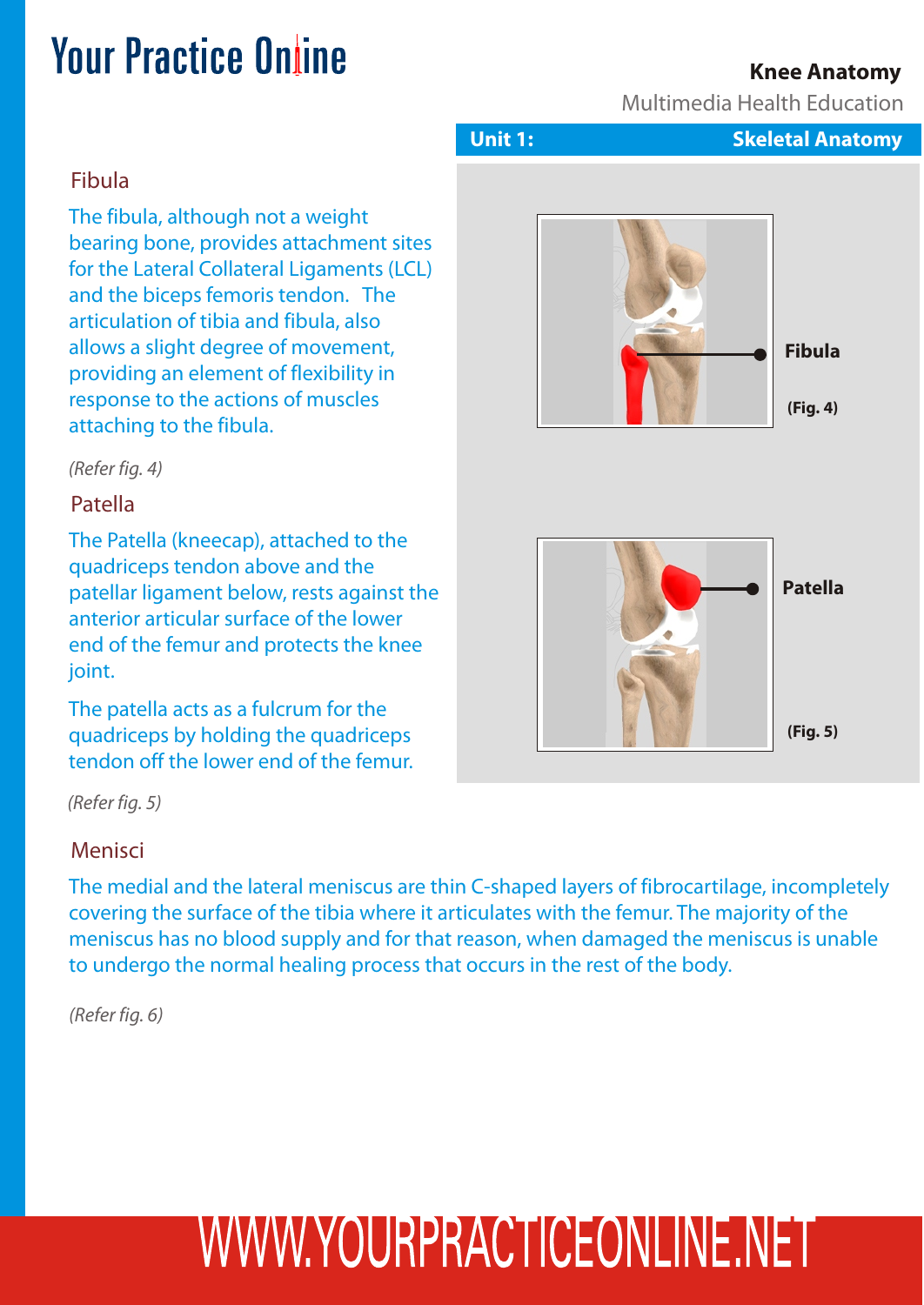## **Knee Anatomy**

Multimedia Health Education

#### Menisci

In addition, meniscus begins to deteriorate with age, often developing degenerative tears. Typically, when the meniscus is damaged, the torn pieces begin to move in an abnormal fashion inside the joint.



The menisci act as shock absorbers, protecting the articular surface of the tibia as well as assisting in rotation of the knee. As secondary stabilizers, the intact menisci interact with the stabilizing function of the ligaments and are most effective when the surrounding ligaments are intact.

*(Refer fig. 6)*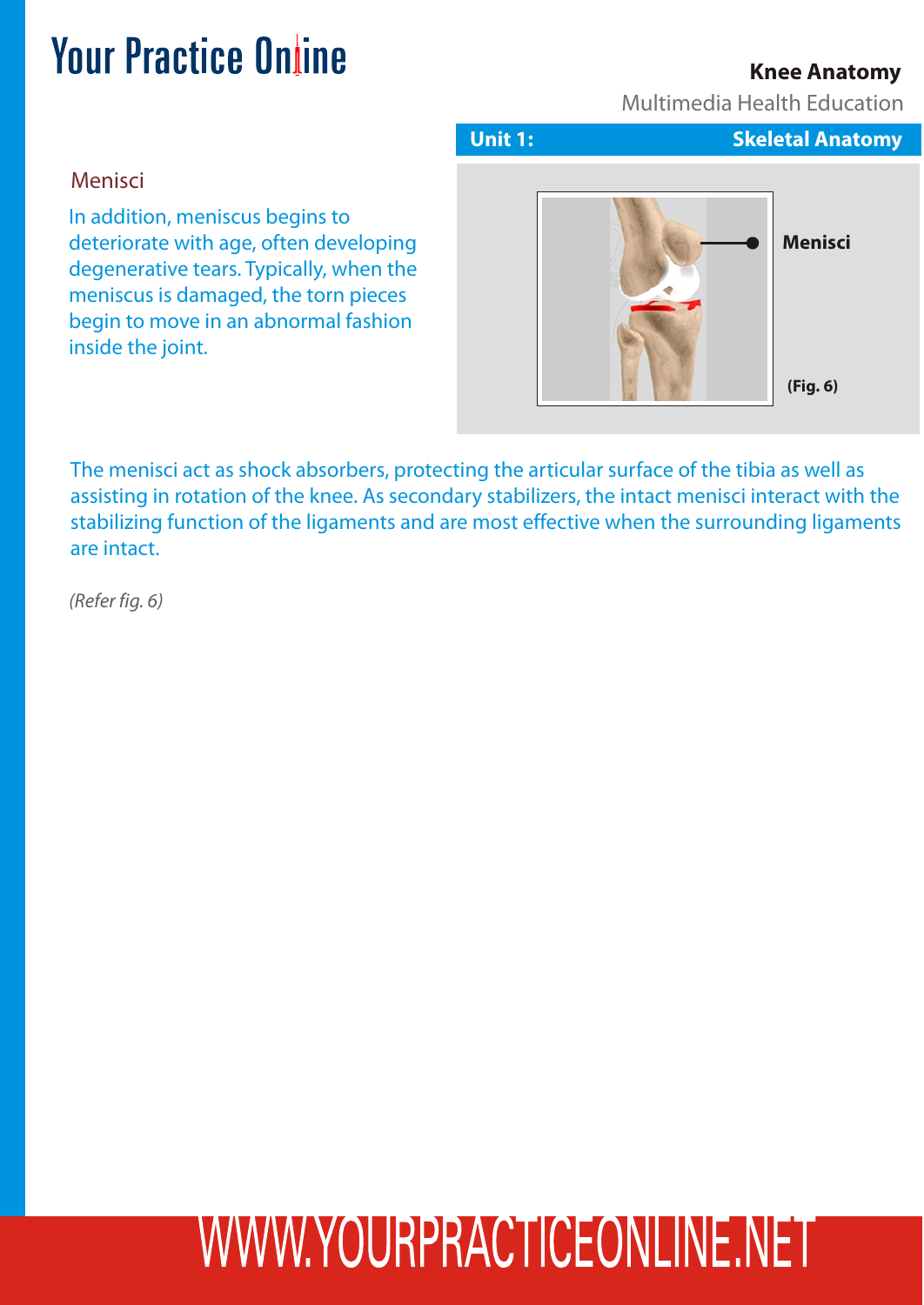## **Knee Anatomy**

Multimedia Health Education

## **Your Practice Online**

Soft Tissue Anatomy

Anterior Cruciate Ligament (ACL)

The anterior cruciate ligament (ACL) is the major stabilizing ligament of the knee. The ACL is located in the center of the knee joint and runs from the femur (thigh bone) to the tibia (shin bone), through the center of the knee.



The ACL prevents the femur from sliding backwards on the tibia (or the tibia sliding forwards on the femur).

Together with Posterior Cruciate Ligament (PCL). ACL stabilizes the knee in a rotational fashion. Thus, if one of these ligaments is significantly damaged, the knee will be unstable when planting the foot of the injured extremity and pivoting, causing the knee to buckle and give way.

*(Refer fig. 7)*

Posterior Cruciate Ligament (PCL)

Much less research has been done on the posterior cruciate ligament (PCL) because it is injured far less often than the ACL.

The PCL prevents the femur from moving too far forward over the tibia.



The PCL is the knee's basic stabilizer and is almost twice as strong as the ACL. It provides a central axis about which the knee rotates.

*(Refer fig. 8)*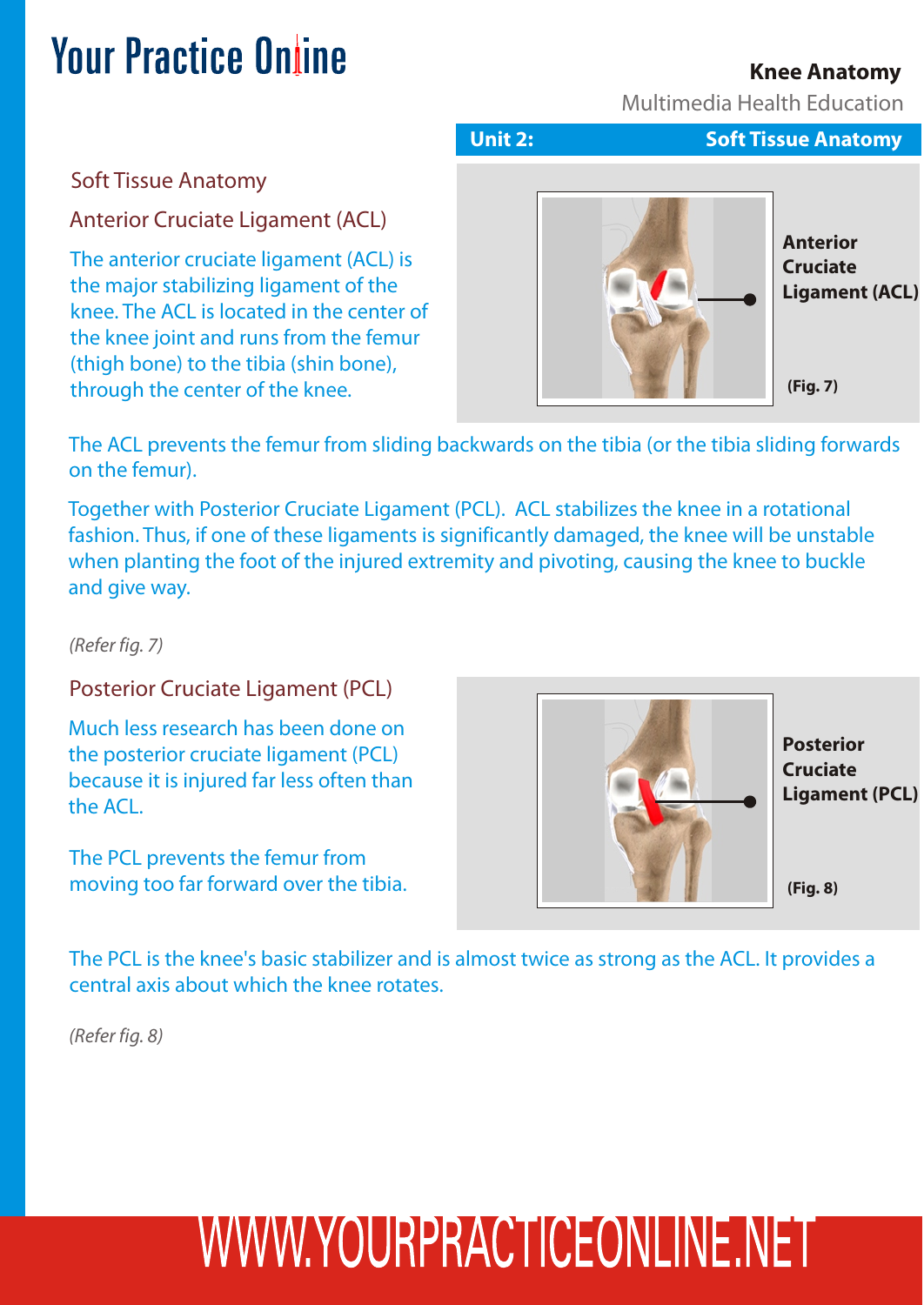## **Knee Anatomy**

Multimedia Health Education

Soft Tissue Anatomy

Collateral ligaments

Collateral Ligaments prevent hyperextension, adduction, and abduction.

> Superficial MCL (Medial Collateral Ligament) connects the medial (inner) epicondyle of the femur to the medial condyle of the tibia and resists valgus (bending out) force.



- Deep MCL (Medial Collateral Ligament) connects the medial (inner) epicondyle of the femur with the medial meniscus.
- LCL (Lateral Collateral Ligament), entirely separate from the articular capsule, connects the lateral (outer) epicondyle of the femur to the head of the fibula and resists varus (bending in) force.

*(Refer fig. 9)*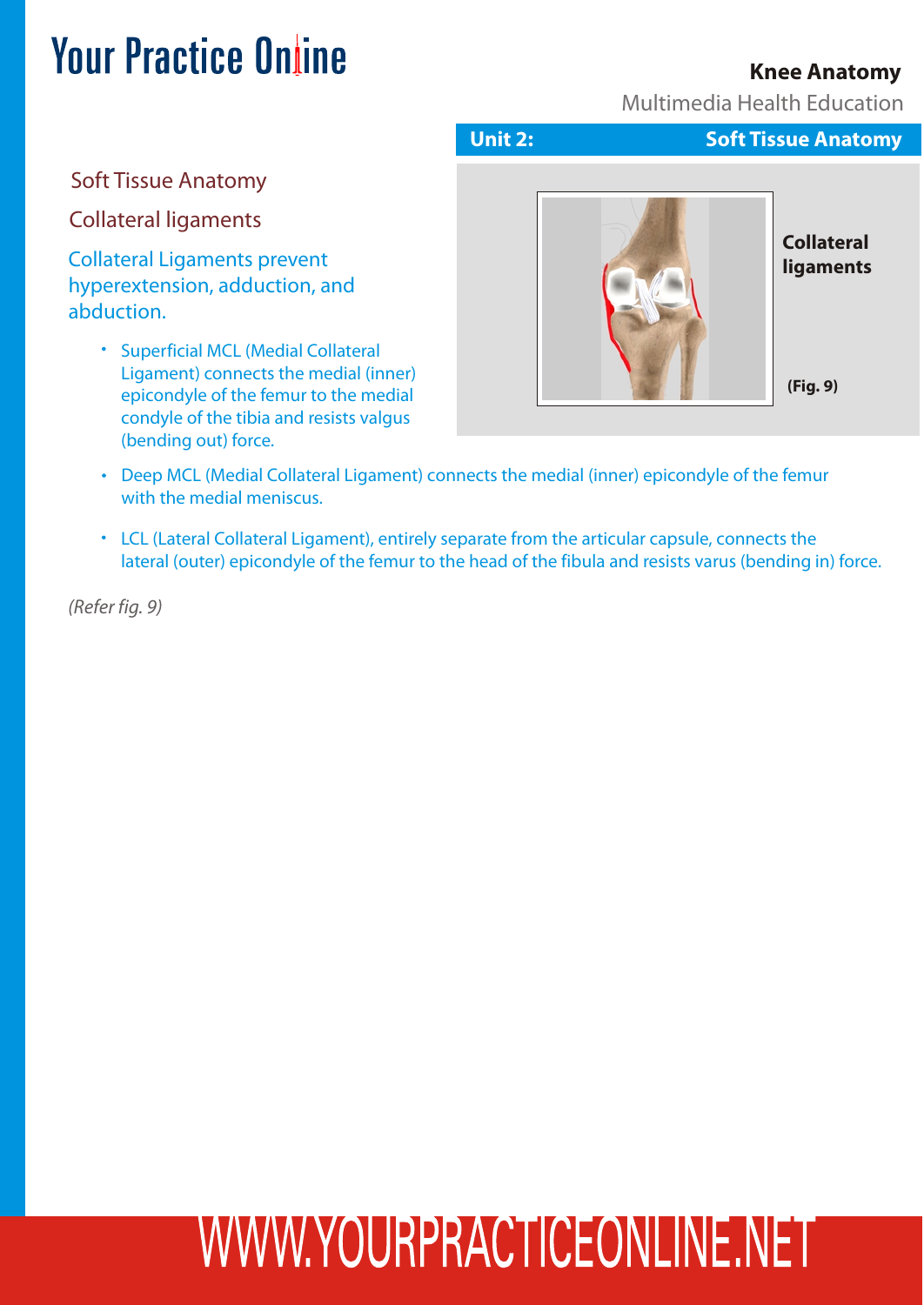## **Knee Anatomy**

Multimedia Health Education

**Unit 3: Biomechanics**

## Biomechanics of the Knee

The knee joint is a modified hinge joint. The active movements of the knee joint are described as flexion, extension, medial rotation and lateral rotation.

#### Flexion

When the knee is flexed or bent, the cruciate ligament is taut and the collateral ligaments are relaxed. Maximum flexion of the knee is 120-150 degrees.

*(Refer fig. 10)*

#### Extension

When the knee is extended or straightened, the lateral and medial collateral ligaments as well as the ACL are taut. Maximum extension of the knee is 5-10 degrees.

*(Refer fig. 11)*

## Medial Rotation

This movement can only be achieved while the knee is in flexion. The cruciate ligaments control medial rotation of the tibia by twisting around each other to enable this movement. Maximum internal rotation is 30-40 degrees.

## Lateral Rotation

This movement also requires the knee to be flexed in order to rotate laterally. The cruciate ligaments control lateral rotation of the tibia by untwisting around each other to enable this movement. Maximum external rotation is 30-40 degrees.

*(Refer fig. 13)*

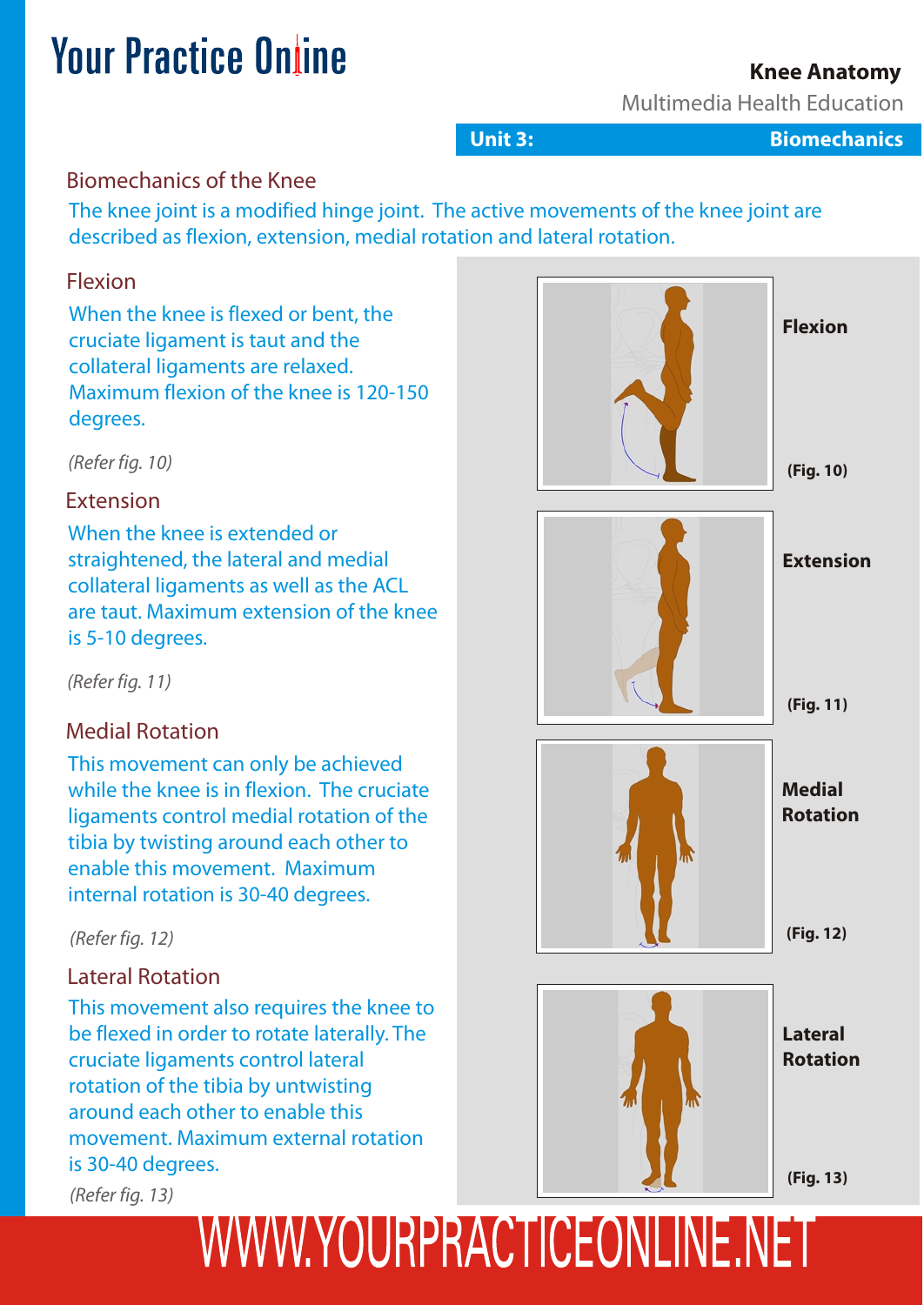## **Knee Anatomy**

Multimedia Health Education

**Unit 3: 2:3: Gastritis L Dclaimer Disclaimer essons**

#### Disclaimer

This movie is an educational resource only and should not be used to make a decision on Knee Replacement or about arthritis management. All decisions about Knee Replacement and management of arthritis must be made in conjunction with your surgeon or a licensed healthcare provider.